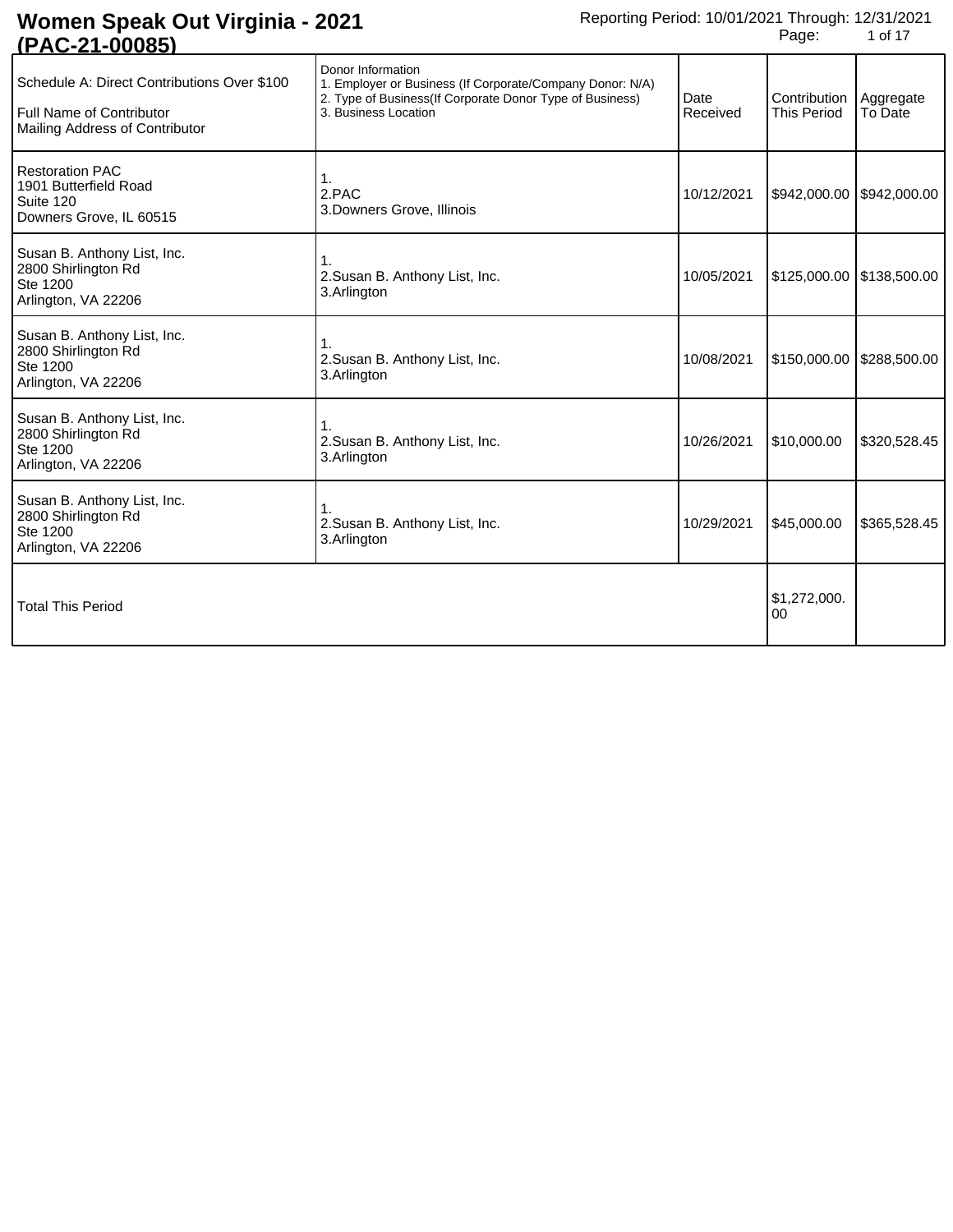| (I AV-4 I                                                                                                         |                                                                                                                                                                                                                                     |                  |                                    |                      |
|-------------------------------------------------------------------------------------------------------------------|-------------------------------------------------------------------------------------------------------------------------------------------------------------------------------------------------------------------------------------|------------------|------------------------------------|----------------------|
| Schedule B: In-Kind Contributions Over \$100<br><b>Full Name of Contributor</b><br>Mailing Address of Contributor | Donor Information<br>1. Employer or Business (If Corporate/Company Donor: N/A)<br>2. Type of Business(If Corporate Donor Type of Business)<br>3. Business Location<br>4. Service/Goods Received<br>5. Basis used to Determine Value | Date<br>Received | Contribution<br><b>This Period</b> | Aggregate<br>To Date |
| Susan B. Anthony List, Inc.<br>2800 Shirlington Rd<br>Ste 1200<br>Arlington, VA 22206                             | 2. Susan B. Anthony List, Inc.<br>3. Arlington<br>4. Consulting<br>5. Actual Cost                                                                                                                                                   | 10/01/2021       | \$13,500.00                        | \$13,500.00          |
| Susan B. Anthony List, Inc.<br>2800 Shirlington Rd<br>Ste 1200<br>Arlington, VA 22206                             | 2. Susan B. Anthony List, Inc.<br>3. Arlington<br>4. Consulting<br>5. Actual Cost                                                                                                                                                   | 10/01/2021       | \$2,750.00                         | \$2,750.00           |
| Susan B. Anthony List, Inc.<br>2800 Shirlington Rd<br>Ste 1200<br>Arlington, VA 22206                             | 2. Susan B. Anthony List, Inc.<br>3. Arlington<br>4. Overhead - Staff Salaries<br>5. Actual Cost                                                                                                                                    | 10/08/2021       | \$2,757.11                         | \$291,257.11         |
| Susan B. Anthony List, Inc.<br>2800 Shirlington Rd<br>Ste 1200<br>Arlington, VA 22206                             | 2. Susan B. Anthony List, Inc.<br>3. Arlington<br>4. Consulting<br>5. Actual Cost                                                                                                                                                   | 10/13/2021       | \$11,000.00                        | \$302,257.11         |
| Susan B. Anthony List, Inc.<br>2800 Shirlington Rd<br>Ste 1200<br>Arlington, VA 22206                             | 2. Susan B. Anthony List, Inc.<br>3. Arlington<br>4. Overhead - Staff Salaries<br>5. Actual Cost                                                                                                                                    | 10/15/2021       | \$2,757.11                         | \$305,014.22         |
| Susan B. Anthony List, Inc.<br>2800 Shirlington Rd<br>Ste 1200<br>Arlington, VA 22206                             | 2. Susan B. Anthony List, Inc.<br>3. Arlington<br>4. Overhead - Staff Salaries<br>5. Actual Cost                                                                                                                                    | 10/22/2021       | \$5,514.23                         | \$310,528.45         |
| Susan B. Anthony List, Inc.<br>2800 Shirlington Rd<br>Ste 1200<br>Arlington, VA 22206                             | 1.<br>2. Susan B. Anthony List, Inc.<br>3. Arlington<br>4. Overhead - Staff Salaries<br>5. Actual Cost                                                                                                                              | 10/29/2021       | \$2,757.11                         | \$368,285.56         |
| Susan B. Anthony List, Inc.<br>2800 Shirlington Rd<br>Ste 1200<br>Arlington, VA 22206                             | 1.<br>2. Susan B. Anthony List, Inc.<br>3. Arlington<br>4. Legal Fees<br>5. Actual Cost                                                                                                                                             | 10/31/2021       | \$8,200.00                         | \$376,485.56         |
| Susan B. Anthony List, Inc.<br>2800 Shirlington Rd<br>Ste 1200<br>Arlington, VA 22206                             | 1.<br>2. Susan B. Anthony List, Inc.<br>3. Arlington<br>4. Consulting<br>5. Actual Cost                                                                                                                                             | 10/31/2021       | \$6,000.00                         | \$382,485.56         |
| Susan B. Anthony List, Inc.<br>2800 Shirlington Rd<br>Ste 1200<br>Arlington, VA 22206                             | 1.<br>2. Susan B. Anthony List, Inc.<br>3. Arlington<br>4. Overhead - Rent, Office Supplies, Postage<br>5. Actual Cost                                                                                                              | 10/31/2021       | \$2,350.59                         | \$384,836.15         |
| Susan B. Anthony List, Inc.<br>2800 Shirlington Rd<br>Ste 1200<br>Arlington, VA 22206                             | 1.<br>2. Susan B. Anthony List, Inc.<br>3. Arlington<br>4. Legal Fees<br>5. Actual Cost                                                                                                                                             | 11/01/2021       | \$5,200.00                         | \$390,036.15         |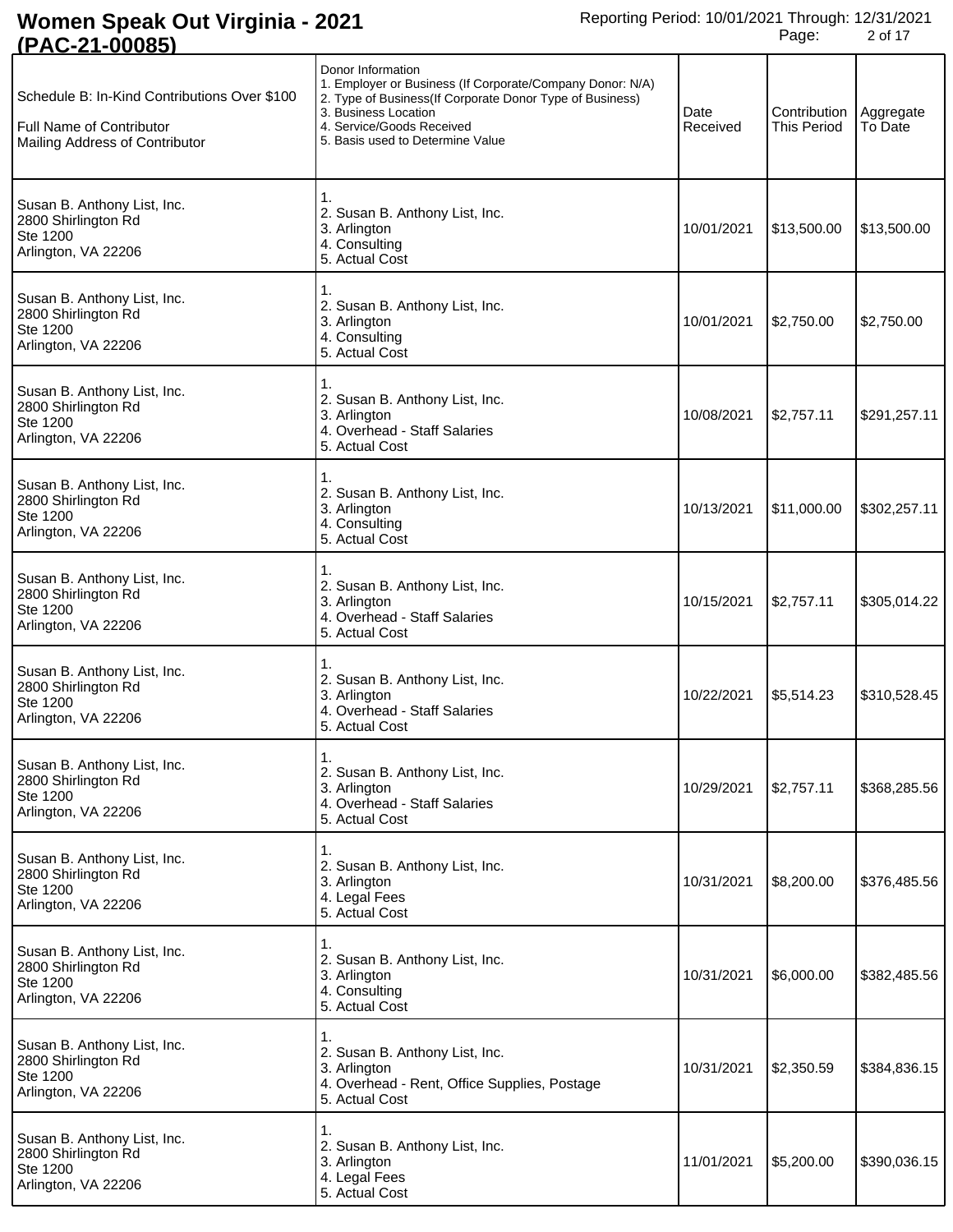| <u>U AVILITUUUUJI</u>                                                                                             |                                                                                                                                                                                                                                     |                  |                                    |                      |
|-------------------------------------------------------------------------------------------------------------------|-------------------------------------------------------------------------------------------------------------------------------------------------------------------------------------------------------------------------------------|------------------|------------------------------------|----------------------|
| Schedule B: In-Kind Contributions Over \$100<br><b>Full Name of Contributor</b><br>Mailing Address of Contributor | Donor Information<br>1. Employer or Business (If Corporate/Company Donor: N/A)<br>2. Type of Business(If Corporate Donor Type of Business)<br>3. Business Location<br>4. Service/Goods Received<br>5. Basis used to Determine Value | Date<br>Received | Contribution<br><b>This Period</b> | Aggregate<br>To Date |
| Susan B. Anthony List, Inc.<br>2800 Shirlington Rd<br>Ste 1200<br>Arlington, VA 22206                             | 2. Susan B. Anthony List, Inc.<br>3. Arlington<br>4. Consulting<br>5. Actual Cost                                                                                                                                                   | 11/01/2021       | \$2,750.00                         | \$392,786.15         |
| Susan B. Anthony List, Inc.<br>2800 Shirlington Rd<br>Ste 1200<br>Arlington, VA 22206                             | 2. Susan B. Anthony List, Inc.<br>3. Arlington<br>4. Overhead - Staff Salaries<br>5. Actual Cost                                                                                                                                    | 11/05/2021       | \$1,313.85                         | \$394,100.00         |
| Susan B. Anthony List, Inc.<br>2800 Shirlington Rd<br>Ste 1200<br>Arlington, VA 22206                             | 2. Susan B. Anthony List, Inc.<br>3. Arlington<br>4. Legal Fees<br>5. Actual Cost                                                                                                                                                   | 11/30/2021       | \$3,150.00                         | \$397,250.00         |
| <b>Total This Period</b>                                                                                          |                                                                                                                                                                                                                                     |                  | \$70,000.00                        |                      |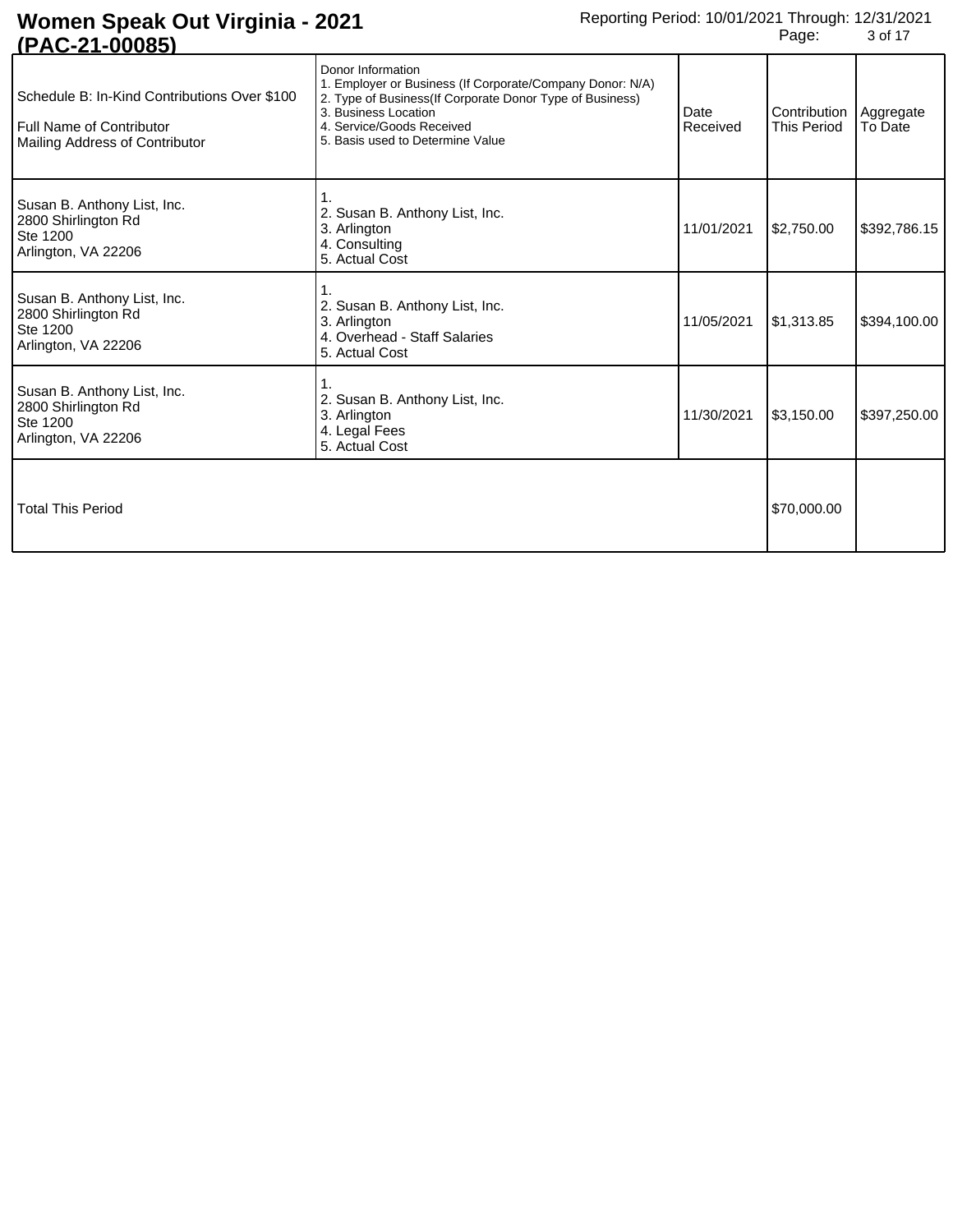No Schedule C results to display.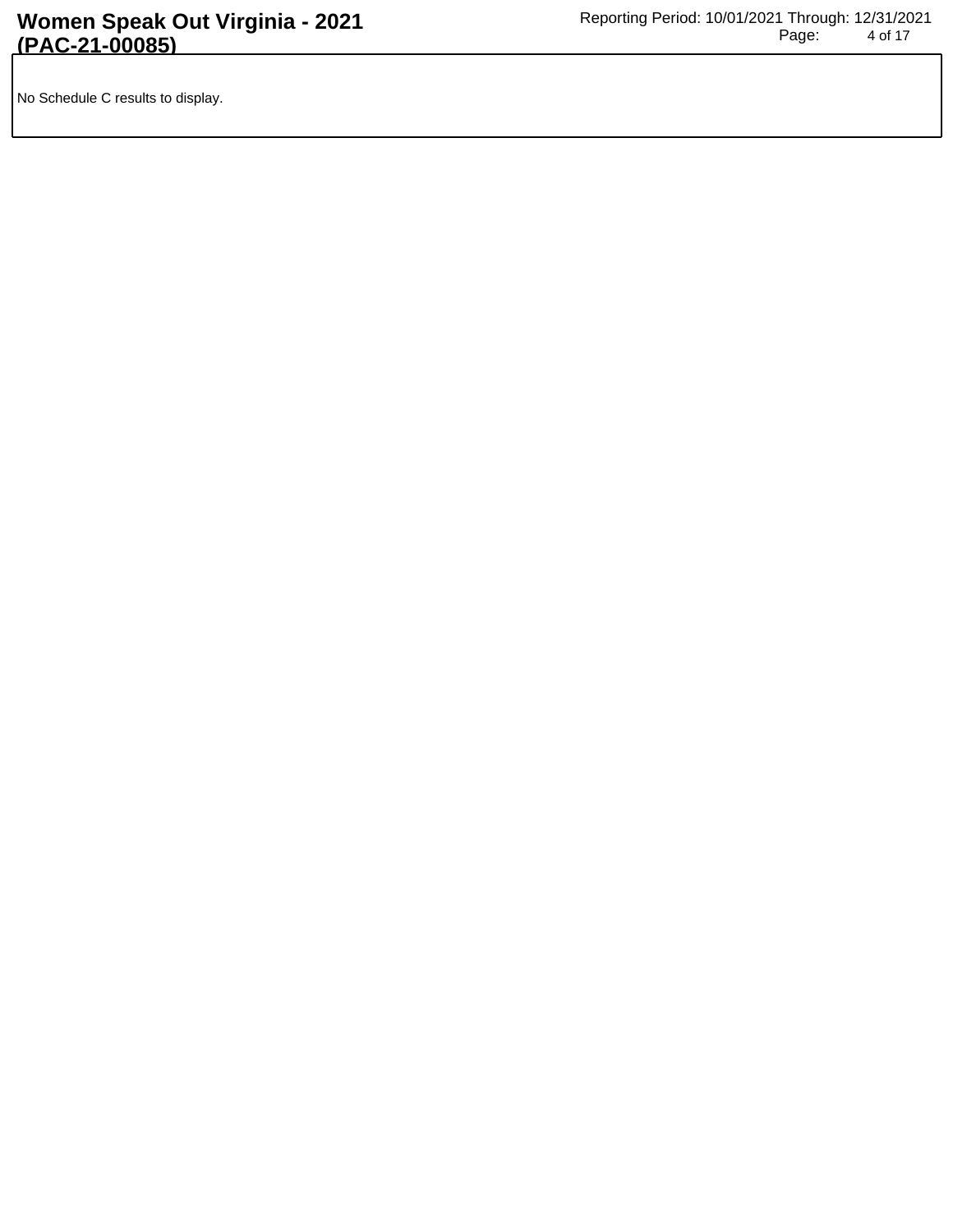| . <i>.</i><br>ぃvvv                                                                  |                                                      |                                                 |                        |                |
|-------------------------------------------------------------------------------------|------------------------------------------------------|-------------------------------------------------|------------------------|----------------|
| Schedule D: Expenditures<br>Person or Company Paid and Address                      | Item or Service                                      | Name of<br>Person<br>Authorizing<br>Expenditure | Date of<br>Expenditure | Amount<br>Paid |
| <b>Axiom Strategies</b><br>800 W 47th St<br><b>Ste 200</b><br>Kansas City, MO 64112 | Direct mail                                          | Jennifer<br>Gross                               | 10/08/2021             | \$62,504.00    |
| <b>Axiom Strategies</b><br>800 W 47th St<br><b>Ste 200</b><br>Kansas City, MO 64112 | <b>Direct Mail</b>                                   | Jennifer<br>Gross                               | 10/08/2021             | \$62,504.00    |
| Chain Bridge Bank<br>1445A Laughlin Ave<br>McLean, VA 22101                         | <b>Bank Fees</b>                                     | Jennifer<br>Gross                               | 10/08/2021             | \$25.00        |
| Coefficient<br>1881 Main St #305<br>Kansas City, MO 64108                           | Texting                                              | Jennifer<br>Gross                               | 10/14/2021             | \$14,899.01    |
| FP1 Digital, LLC<br>3001 Washington Blvd<br>7th Floor<br>Arlington, VA 22201        | Digital ads - production and placement               | Jennifer<br>Gross                               | 10/14/2021             | \$87,000.00    |
| Chain Bridge Bank<br>1445A Laughlin Ave<br>McLean, VA 22101                         | <b>Bank Fees</b>                                     | Jennifer<br>Gross                               | 10/15/2021             | \$50.00        |
| The Lukens Company<br>2800 Shirlington Road<br>Suite 900<br>Arlington, VA 22206     | Direct Mail - Art Design, Production, Print, Postage | Jennifer<br>Gross                               | 10/18/2021             | \$147,871.00   |
| <b>Axiom Strategies</b><br>800 W 47th St<br><b>Ste 200</b><br>Kansas City, MO 64112 | Direct mail - mailing, postage, list rental          | Jennifer<br>Gross                               |                        |                |
| <b>Axiom Strategies</b><br>800 W 47th St<br><b>Ste 200</b><br>Kansas City, MO 64112 | Direct mail - mailing, postage, list rental          | Jennifer<br>Gross                               | 10/19/2021             | \$72,743.00    |
| Chain Bridge Bank<br>1445A Laughlin Ave<br>McLean, VA 22101                         | <b>Bank Fees</b>                                     | Jennifer<br>Gross                               | 10/19/2021             | \$50.00        |
| FP1 Digital, LLC<br>3001 Washington Blvd<br>7th Floor<br>Arlington, VA 22201        | Digital Ads - production and placement               | Jennifer<br>Gross                               | 10/19/2021             | \$148,184.40   |
| FP1 Digital, LLC<br>3001 Washington Blvd<br>7th Floor<br>Arlington, VA 22201        | Digital Ads - production and placement               | Jennifer<br>Gross                               | 10/19/2021             | \$5,503.57     |
| FP1 Digital, LLC<br>3001 Washington Blvd<br>7th Floor<br>Arlington, VA 22201        | Digital Ads - production and placement               | Jennifer<br>Gross                               | 10/19/2021             | \$6,871.93     |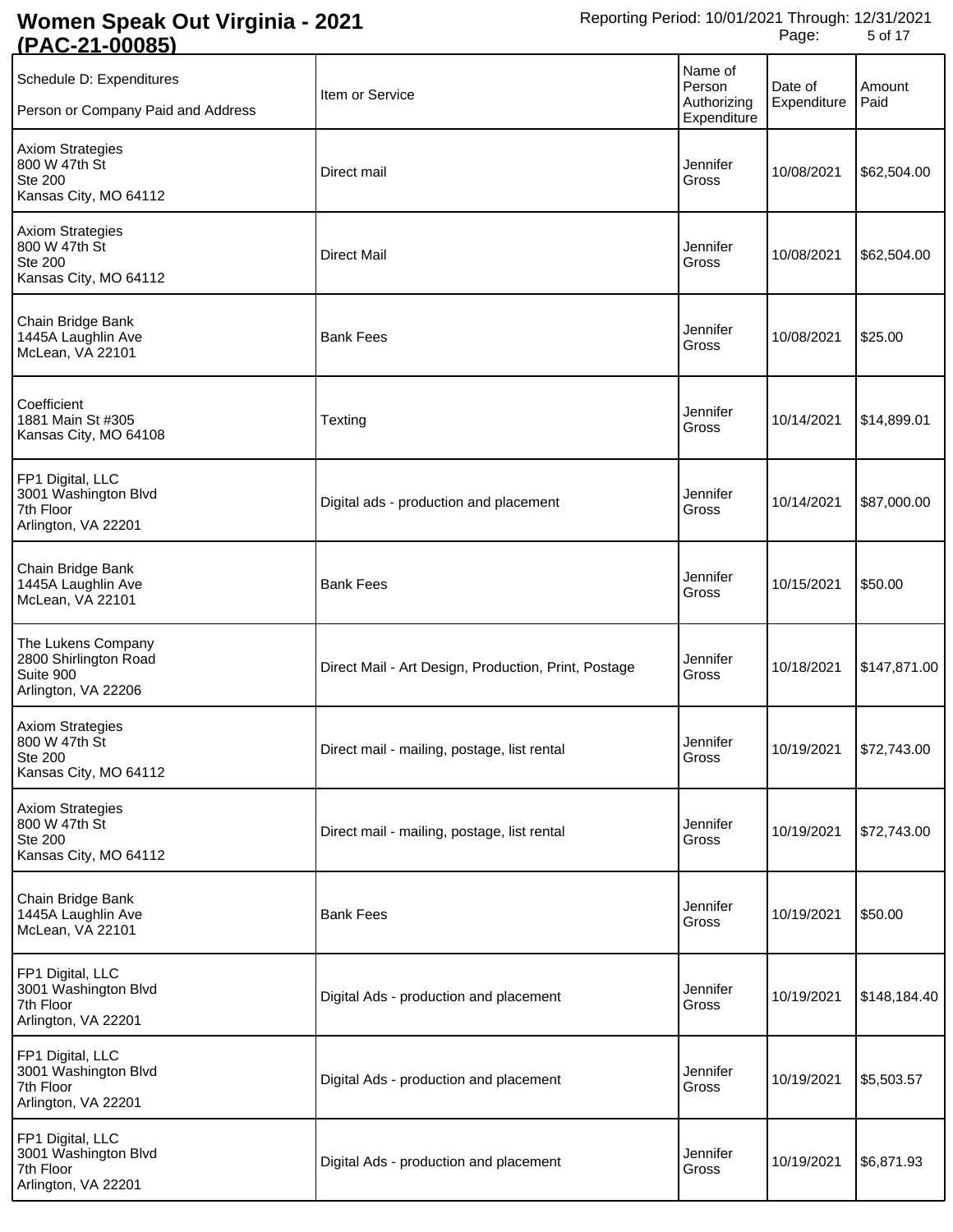| <u>SE AU-4 PUUUUJ</u>                                                             |                                        |                                                 |                        |                |
|-----------------------------------------------------------------------------------|----------------------------------------|-------------------------------------------------|------------------------|----------------|
| Schedule D: Expenditures<br>Person or Company Paid and Address                    | Item or Service                        | Name of<br>Person<br>Authorizing<br>Expenditure | Date of<br>Expenditure | Amount<br>Paid |
| FP1 Digital, LLC<br>3001 Washington Blvd<br>7th Floor<br>Arlington, VA 22201      | Digital Ads - production and placement | Jennifer<br>Gross                               | 10/19/2021             | \$7,464.73     |
| FP1 Digital, LLC<br>3001 Washington Blvd<br>7th Floor<br>Arlington, VA 22201      | Digital Ads - production and placement | Jennifer<br>Gross                               | 10/19/2021             | \$6,965.79     |
| FP1 Digital, LLC<br>3001 Washington Blvd<br>7th Floor<br>Arlington, VA 22201      | Digital Ads - production and placement | Jennifer<br>Gross                               | 10/19/2021             | \$6,150.69     |
| FP1 Digital, LLC<br>3001 Washington Blvd<br>7th Floor<br>Arlington, VA 22201      | Digital Ads - production and placement | Jennifer<br>Gross                               | 10/19/2021             | \$8,358.87     |
| FP1 Digital, LLC<br>3001 Washington Blvd<br>7th Floor<br>Arlington, VA 22201      | Digital Ads - production and placement | Jennifer<br>Gross                               | 10/19/2021             | \$5,068.83     |
| FP1 Digital, LLC<br>3001 Washington Blvd<br>7th Floor<br>Arlington, VA 22201      | Digital Ads - production and placement | Jennifer<br>Gross                               | 10/19/2021             | \$7,178.21     |
| FP1 Digital, LLC<br>3001 Washington Blvd<br>7th Floor<br>Arlington, VA 22201      | Digital Ads - production and placement | Jennifer<br>Gross                               | 10/19/2021             | \$6,680.26     |
| FP1 Digital, LLC<br>3001 Washington Blvd<br>7th Floor<br>Arlington, VA 22201      | Digital Ads - production and placement | Jennifer<br>Gross                               | 10/19/2021             | \$8,408.27     |
| FP1 Digital, LLC<br>3001 Washington Blvd<br>7th Floor<br>Arlington, VA 22201      | Digital Ads - production and placement | Jennifer<br>Gross                               | 10/19/2021             | \$6,664.45     |
| American Marketing & Publishing, Inc.<br>2012 Stonewater Ct<br>Hoschton, GA 30548 | Direct mail - mailing & postage        | Jennifer<br>Gross                               | 10/20/2021             | \$4,073.13     |
| American Marketing & Publishing, Inc.<br>2012 Stonewater Ct<br>Hoschton, GA 30548 | Direct mail - mailing & postage        | Jennifer<br>Gross                               | 10/20/2021             | \$2,753.10     |
| American Marketing & Publishing, Inc.<br>2012 Stonewater Ct<br>Hoschton, GA 30548 | Direct mail - mailing & postage        | Jennifer<br>Gross                               | 10/20/2021             | \$2,654.68     |
| American Marketing & Publishing, Inc.<br>2012 Stonewater Ct<br>Hoschton, GA 30548 | Direct mail - mailing & postage        | Jennifer<br>Gross                               | 10/20/2021             | \$4,988.17     |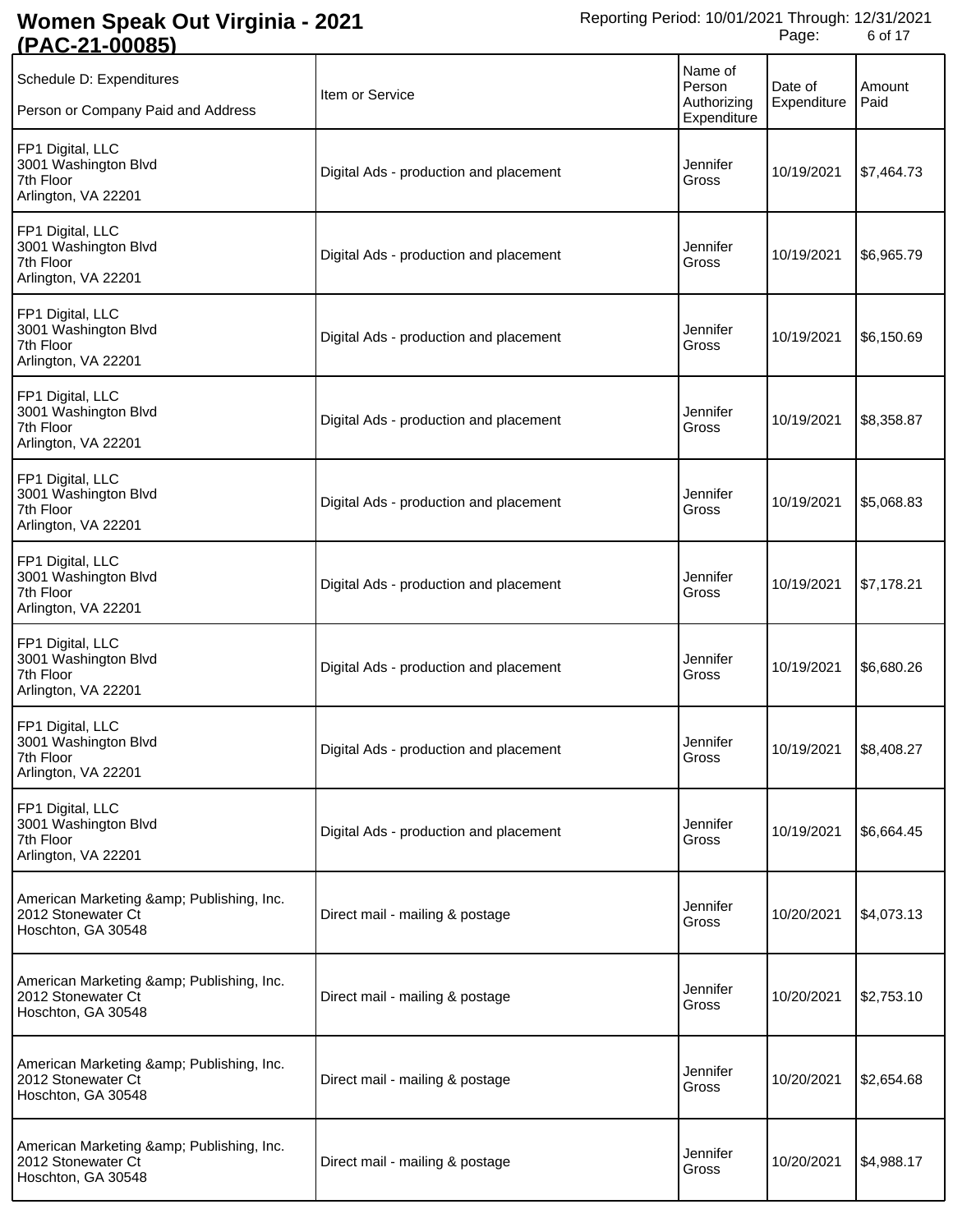| <u>(FAU-ZI-UUUOJ)</u>                                                             |                                 |                                                 |                        |                |
|-----------------------------------------------------------------------------------|---------------------------------|-------------------------------------------------|------------------------|----------------|
| Schedule D: Expenditures<br>Person or Company Paid and Address                    | Item or Service                 | Name of<br>Person<br>Authorizing<br>Expenditure | Date of<br>Expenditure | Amount<br>Paid |
| American Marketing & Publishing, Inc.<br>2012 Stonewater Ct<br>Hoschton, GA 30548 | Direct mail - mailing & postage | Jennifer<br>Gross                               | 10/20/2021             | \$4,238.71     |
| American Marketing & Publishing, Inc.<br>2012 Stonewater Ct<br>Hoschton, GA 30548 | Direct mail - mailing & postage | Jennifer<br>Gross                               | 10/20/2021             | \$3,985.35     |
| American Marketing & Publishing, Inc.<br>2012 Stonewater Ct<br>Hoschton, GA 30548 | Direct mail - mailing & postage | Jennifer<br>Gross                               | 10/20/2021             | \$4,176.87     |
| American Marketing & Publishing, Inc.<br>2012 Stonewater Ct<br>Hoschton, GA 30548 | Direct mail - mailing & postage | Jennifer<br>Gross                               | 10/20/2021             | \$3,805.80     |
| American Marketing & Publishing, Inc.<br>2012 Stonewater Ct<br>Hoschton, GA 30548 | Direct mail - mailing & postage | Jennifer<br>Gross                               | 10/20/2021             | \$5,437.71     |
| American Marketing & Publishing, Inc.<br>2012 Stonewater Ct<br>Hoschton, GA 30548 | Direct mail - mailing & postage | Jennifer<br>Gross                               | 10/20/2021             | \$4,113.03     |
| American Marketing & Publishing, Inc.<br>2012 Stonewater Ct<br>Hoschton, GA 30548 | Direct mail - mailing & postage | Jennifer<br>Gross                               | 10/20/2021             | \$3,358.25     |
| Chain Bridge Bank<br>1445A Laughlin Ave<br>McLean, VA 22101                       | <b>Bank Fees</b>                | Jennifer<br>Gross                               | 10/20/2021             | \$50.00        |
| American Marketing & Publishing, Inc.<br>2012 Stonewater Ct<br>Hoschton, GA 30548 | Direct mail - mailing & postage | Jennifer<br>Gross                               | 10/21/2021             | \$4,113.03     |
| American Marketing & Publishing, Inc.<br>2012 Stonewater Ct<br>Hoschton, GA 30548 | Direct mail - mailing & postage | Jennifer<br>Gross                               | 10/21/2021             | \$4,988.17     |
| American Marketing & Publishing, Inc.<br>2012 Stonewater Ct<br>Hoschton, GA 30548 | Direct mail - mailing & postage | Jennifer<br>Gross                               | 10/21/2021             | \$3,805.80     |
| American Marketing & Publishing, Inc.<br>2012 Stonewater Ct<br>Hoschton, GA 30548 | Direct mail - mailing & postage | Jennifer<br>Gross                               | 10/21/2021             | \$4,176.87     |
| American Marketing & Publishing, Inc.<br>2012 Stonewater Ct<br>Hoschton, GA 30548 | Direct mail - mailing & postage | Jennifer<br>Gross                               | 10/21/2021             | \$2,654.68     |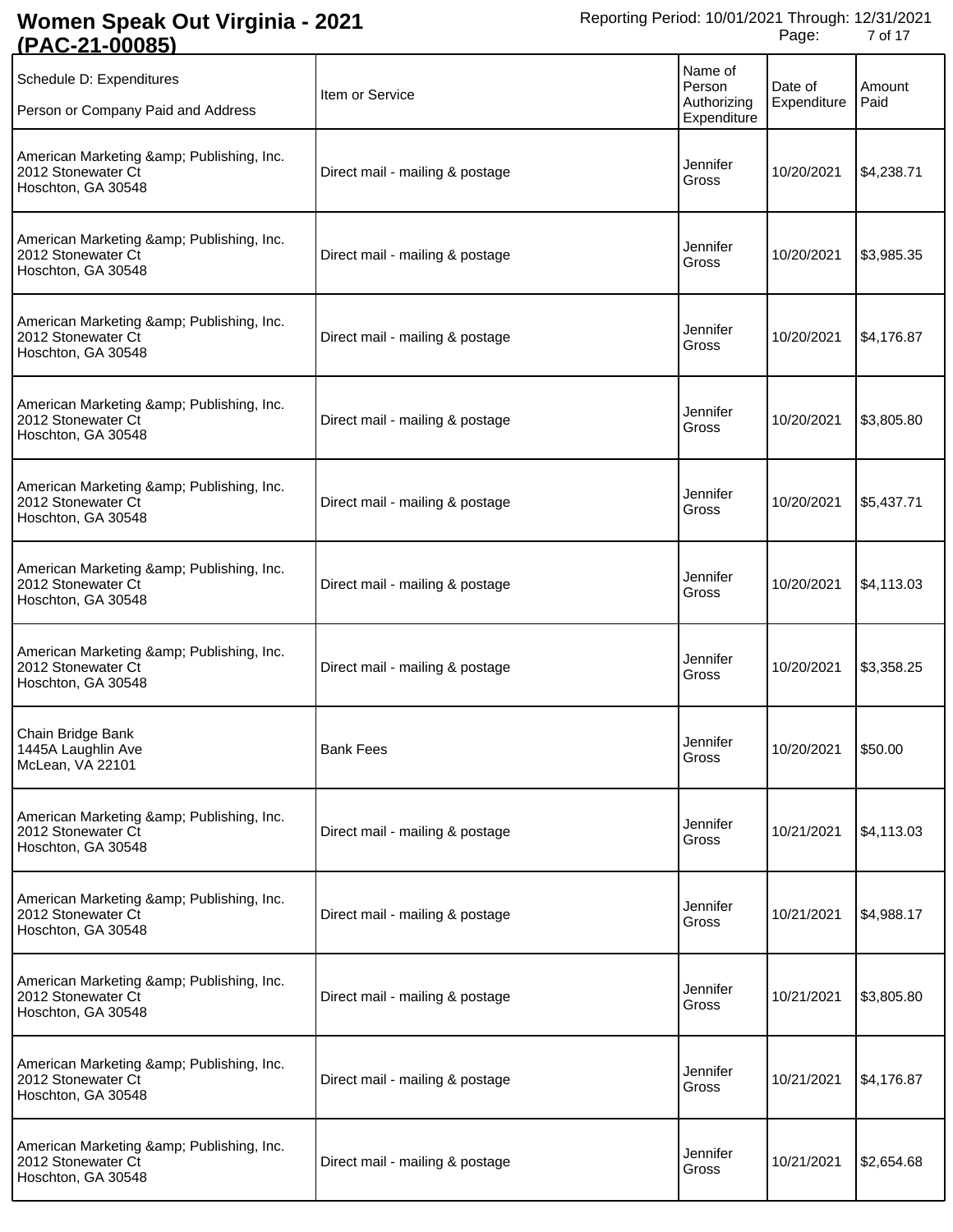| <u>(FAU-ZI-UUUOJ)</u>                                                             |                                                       |                                                 |                        |                |
|-----------------------------------------------------------------------------------|-------------------------------------------------------|-------------------------------------------------|------------------------|----------------|
| Schedule D: Expenditures<br>Person or Company Paid and Address                    | Item or Service                                       | Name of<br>Person<br>Authorizing<br>Expenditure | Date of<br>Expenditure | Amount<br>Paid |
| American Marketing & Publishing, Inc.<br>2012 Stonewater Ct<br>Hoschton, GA 30548 | Direct mail - mailing & postage                       | Jennifer<br>Gross                               | 10/21/2021             | \$5,437.71     |
| American Marketing & Publishing, Inc.<br>2012 Stonewater Ct<br>Hoschton, GA 30548 | Direct mail - mailing & postage                       | Jennifer<br>Gross                               | 10/21/2021             | \$3,985.35     |
| American Marketing & Publishing, Inc.<br>2012 Stonewater Ct<br>Hoschton, GA 30548 | Direct mail - mailing & postage                       | Jennifer<br>Gross                               | 10/21/2021             | \$4,238.71     |
| American Marketing & Publishing, Inc.<br>2012 Stonewater Ct<br>Hoschton, GA 30548 | Direct mail - mailing & postage                       | Jennifer<br>Gross                               | 10/21/2021             | \$4,073.13     |
| American Marketing & Publishing, Inc.<br>2012 Stonewater Ct<br>Hoschton, GA 30548 | Direct mail - mailing & postage                       | Jennifer<br>Gross                               | 10/21/2021             | \$2,753.10     |
| American Marketing & Publishing, Inc.<br>2012 Stonewater Ct<br>Hoschton, GA 30548 | Direct mail - mailing & postage                       | Jennifer<br>Gross                               | 10/21/2021             | \$3,358.25     |
| Chain Bridge Bank<br>1445A Laughlin Ave<br>McLean, VA 22101                       | <b>Bank Fees</b>                                      | Jennifer<br>Gross                               | 10/21/2021             | \$25.00        |
| The Lukens Company<br>2800 Shirlington Road<br>Suite 900<br>Arlington, VA 22206   | Direct Mail - Art, design, production, print, postage | Jennifer<br>Gross                               | 10/21/2021             | \$147,871.00   |
| Chain Bridge Bank<br>1445A Laughlin Ave<br>McLean, VA 22101                       | <b>Bank Fees</b>                                      | Jennifer<br>Gross                               | 10/22/2021             | \$25.00        |
| American Marketing & Publishing, Inc.<br>2012 Stonewater Ct<br>Hoschton, GA 30548 | Direct mail - mailing & postage                       | Jennifer<br>Gross                               | 10/25/2021             | \$2,753.10     |
| American Marketing & Publishing, Inc.<br>2012 Stonewater Ct<br>Hoschton, GA 30548 | Direct mail - mailing & postage                       | Jennifer<br>Gross                               | 10/25/2021             | \$4,073.13     |
| American Marketing & Publishing, Inc.<br>2012 Stonewater Ct<br>Hoschton, GA 30548 | Direct mail - mailing & postage                       | Jennifer<br>Gross                               | 10/25/2021             | \$4,238.71     |
| American Marketing & Publishing, Inc.<br>2012 Stonewater Ct<br>Hoschton, GA 30548 | Direct mail - mailing & postage                       | Jennifer<br>Gross                               | 10/25/2021             | \$3,985.35     |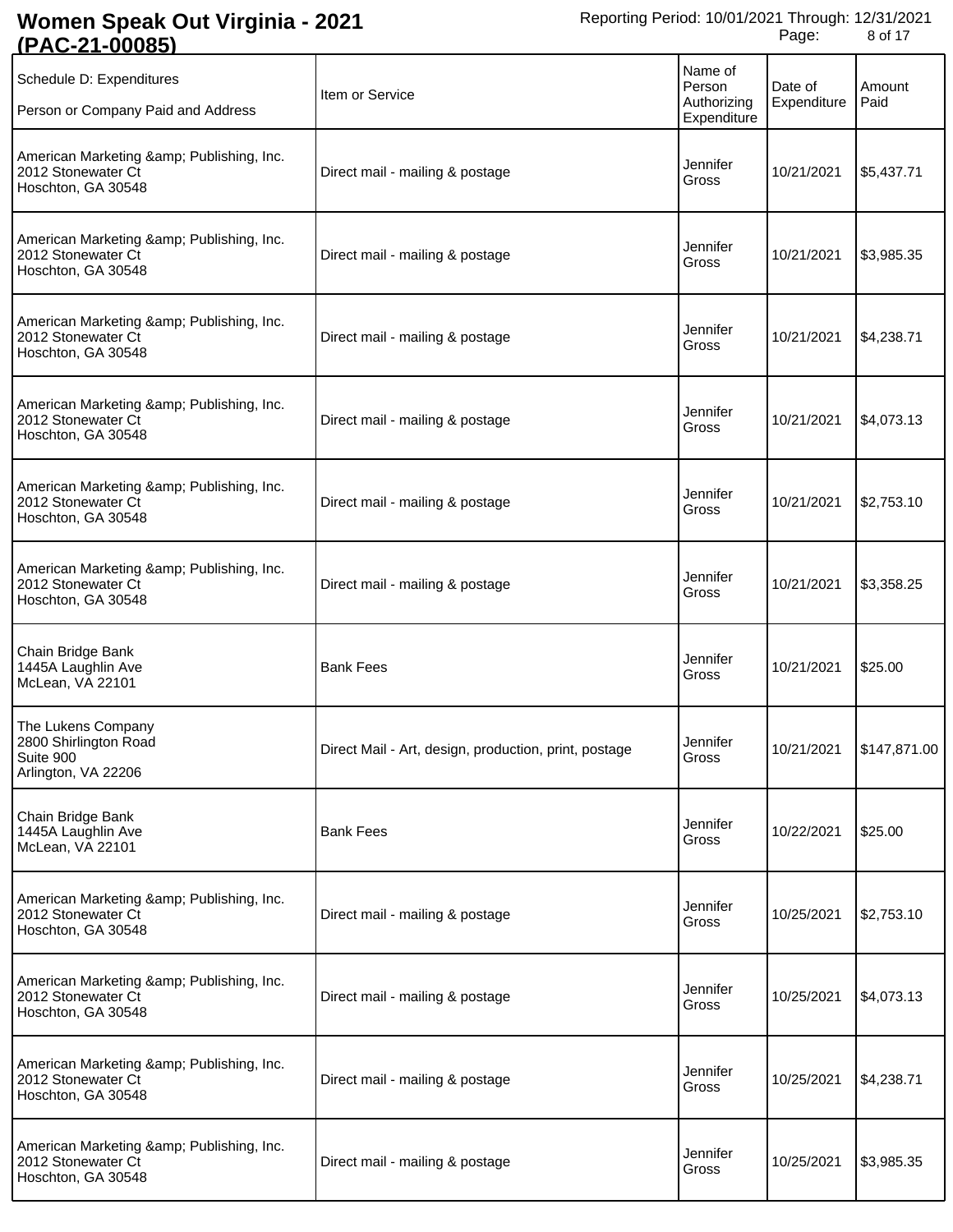| <u>(FAU-Z I-UUUOJ)</u>                                                            |                                 |                                                 |                        |                |
|-----------------------------------------------------------------------------------|---------------------------------|-------------------------------------------------|------------------------|----------------|
| Schedule D: Expenditures<br>Person or Company Paid and Address                    | Item or Service                 | Name of<br>Person<br>Authorizing<br>Expenditure | Date of<br>Expenditure | Amount<br>Paid |
| American Marketing & Publishing, Inc.<br>2012 Stonewater Ct<br>Hoschton, GA 30548 | Direct mail - mailing & postage | Jennifer<br>Gross                               | 10/25/2021             | \$5,437.71     |
| American Marketing & Publishing, Inc.<br>2012 Stonewater Ct<br>Hoschton, GA 30548 | Direct mail - mailing & postage | Jennifer<br>Gross                               | 10/25/2021             | \$2,654.68     |
| American Marketing & Publishing, Inc.<br>2012 Stonewater Ct<br>Hoschton, GA 30548 | Direct mail - mailing & postage | Jennifer<br>Gross                               | 10/25/2021             | \$4,176.87     |
| American Marketing & Publishing, Inc.<br>2012 Stonewater Ct<br>Hoschton, GA 30548 | Direct mail - mailing & postage | Jennifer<br>Gross                               | 10/25/2021             | \$3,805.80     |
| American Marketing & Publishing, Inc.<br>2012 Stonewater Ct<br>Hoschton, GA 30548 | Direct mail - mailing & postage | Jennifer<br>Gross                               | 10/25/2021             | \$4,988.17     |
| American Marketing & Publishing, Inc.<br>2012 Stonewater Ct<br>Hoschton, GA 30548 | Direct mail - mailing & postage | Jennifer<br>Gross                               | 10/25/2021             | \$4,113.03     |
| American Marketing & Publishing, Inc.<br>2012 Stonewater Ct<br>Hoschton, GA 30548 | Direct mail - mailing & postage | Jennifer<br>Gross                               | 10/25/2021             | \$3,358.25     |
| Chain Bridge Bank<br>1445A Laughlin Ave<br>McLean, VA 22101                       | <b>Bank Fees</b>                | Jennifer<br>Gross                               | 10/25/2021             | \$75.00        |
| Coefficient<br>1881 Main St #305<br>Kansas City, MO 64108                         | Texting                         | Jennifer<br>Gross                               | 10/25/2021             | \$39,958.88    |
| Coefficient<br>1881 Main St #305<br>Kansas City, MO 64108                         | Texting                         | Jennifer<br>Gross                               | 10/25/2021             | \$503.79       |
| Coefficient<br>1881 Main St #305<br>Kansas City, MO 64108                         | Texting                         | Jennifer<br>Gross                               | 10/25/2021             | \$863.00       |
| Coefficient<br>1881 Main St #305<br>Kansas City, MO 64108                         | Texting                         | Jennifer<br>Gross                               | 10/25/2021             | \$850.00       |
| Coefficient<br>1881 Main St #305<br>Kansas City, MO 64108                         | Texting                         | Jennifer<br>Gross                               | 10/25/2021             | \$886.00       |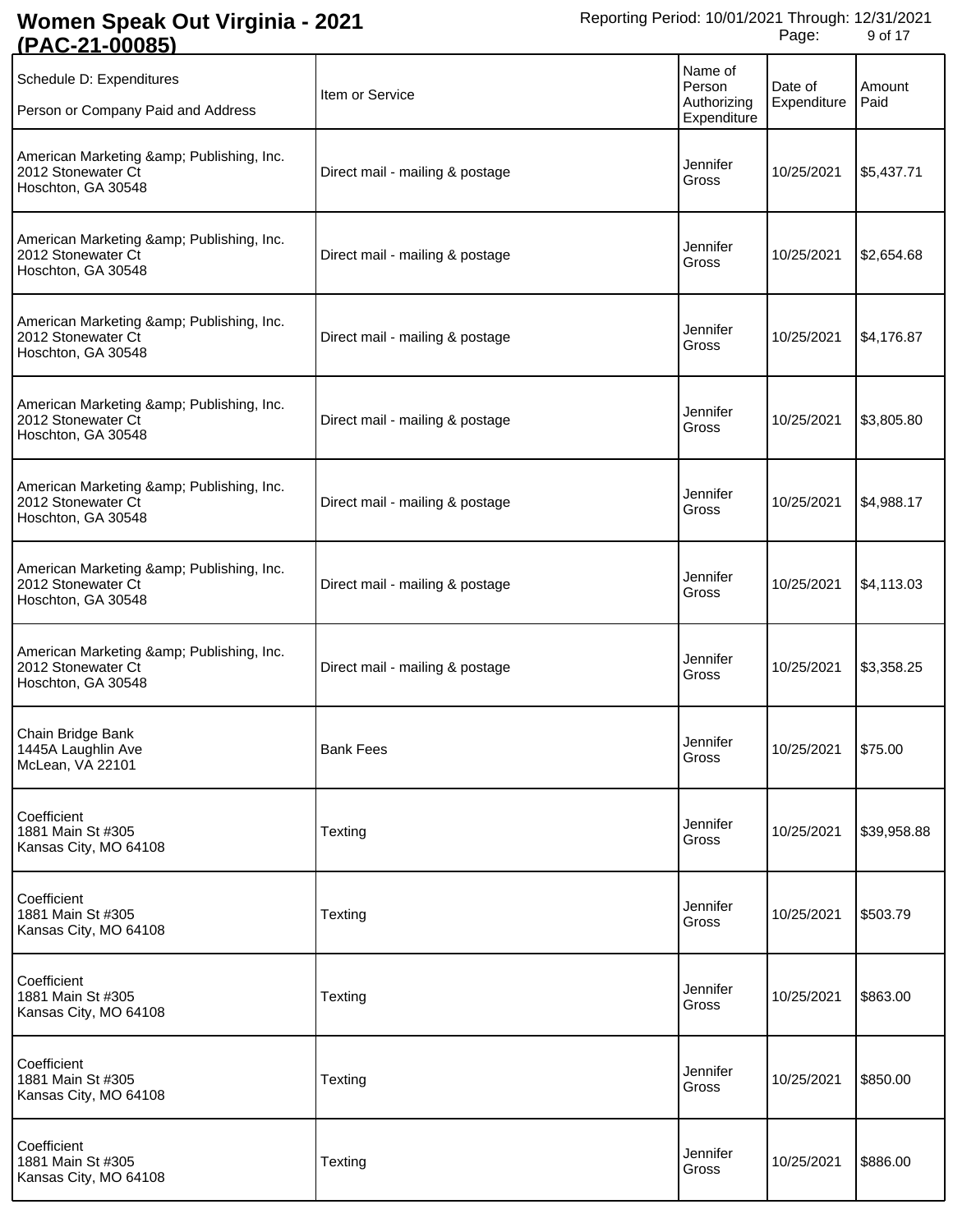| <u>LAV 41</u><br><u>vuuu</u>                                                    |                                                      |                                                 |                        |                         |
|---------------------------------------------------------------------------------|------------------------------------------------------|-------------------------------------------------|------------------------|-------------------------|
| Schedule D: Expenditures<br>Person or Company Paid and Address                  | Item or Service                                      | Name of<br>Person<br>Authorizing<br>Expenditure | Date of<br>Expenditure | Amount<br>Paid          |
| Coefficient<br>1881 Main St #305<br>Kansas City, MO 64108                       | Texting                                              | Jennifer<br>Gross                               | 10/25/2021             | \$910.00                |
| Coefficient<br>1881 Main St #305<br>Kansas City, MO 64108                       | Texting                                              | Jennifer<br>Gross                               | 10/25/2021             | \$939.00                |
| Coefficient<br>1881 Main St #305<br>Kansas City, MO 64108                       | Texting                                              | Jennifer<br>Gross                               | 10/25/2021             | \$608.00                |
| Coefficient<br>1881 Main St #305<br>Kansas City, MO 64108                       | Texting                                              | Jennifer<br>Gross                               | 10/25/2021             | \$1,047.00              |
| Coefficient<br>1881 Main St #305<br>Kansas City, MO 64108                       | Texting                                              | Jennifer<br>Gross                               | 10/25/2021             | \$925.00                |
| Coefficient<br>1881 Main St #305<br>Kansas City, MO 64108                       | Texting                                              | Jennifer<br>Gross                               | 10/25/2021             | \$703.00                |
| Coefficient<br>1881 Main St #305<br>Kansas City, MO 64108                       | Texting                                              | Jennifer<br>Gross                               | 10/25/2021             | \$931.00                |
| The Lukens Company<br>2800 Shirlington Road<br>Suite 900<br>Arlington, VA 22206 | Direct Mail - Art Design, Production, Print, Postage | Jennifer<br>Gross                               |                        | 10/25/2021 \$152,058.19 |
| Chain Bridge Bank<br>1445A Laughlin Ave<br>McLean, VA 22101                     | <b>Bank Fees</b>                                     | Jennifer<br>Gross                               | 10/26/2021             | \$25.00                 |
| Coefficient<br>1881 Main St #305<br>Kansas City, MO 64108                       | Texting #2                                           | Jennifer<br>Gross                               | 10/28/2021             | \$36,320.16             |
| Coefficient<br>1881 Main St #305<br>Kansas City, MO 64108                       | Texting #2                                           | Jennifer<br>Gross                               | 10/28/2021             | \$703.19                |
| Coefficient<br>1881 Main St #305<br>Kansas City, MO 64108                       | Texting #2                                           | Jennifer<br>Gross                               | 10/28/2021             | \$759.05                |
| Coefficient<br>1881 Main St #305<br>Kansas City, MO 64108                       | Texting #2                                           | Jennifer<br>Gross                               | 10/28/2021             | \$957.98                |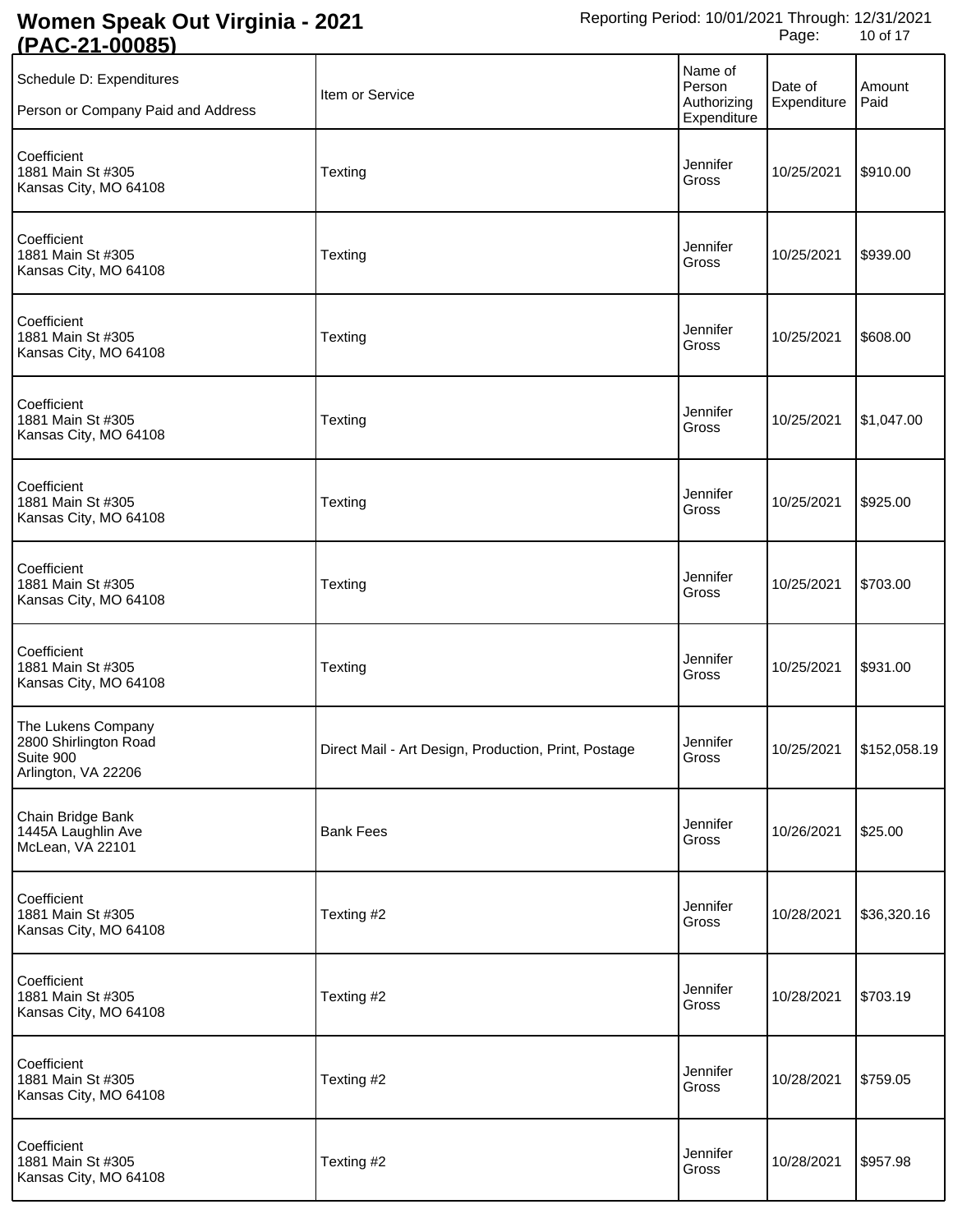| <u> 1796 - 1</u><br><u>vuuv</u>                                                       |                                   |                                                 |                        |                |
|---------------------------------------------------------------------------------------|-----------------------------------|-------------------------------------------------|------------------------|----------------|
| Schedule D: Expenditures<br>Person or Company Paid and Address                        | Item or Service                   | Name of<br>Person<br>Authorizing<br>Expenditure | Date of<br>Expenditure | Amount<br>Paid |
| Coefficient<br>1881 Main St #305<br>Kansas City, MO 64108                             | Texting #2                        | Jennifer<br>Gross                               | 10/28/2021             | \$636.31       |
| Coefficient<br>1881 Main St #305<br>Kansas City, MO 64108                             | Texting #2                        | Jennifer<br>Gross                               | 10/28/2021             | \$919.41       |
| Coefficient<br>1881 Main St #305<br>Kansas City, MO 64108                             | Texting #2                        | Jennifer<br>Gross                               | 10/28/2021             | \$880.27       |
| Coefficient<br>1881 Main St #305<br>Kansas City, MO 64108                             | Texting #2                        | Jennifer<br>Gross                               | 10/28/2021             | \$869.63       |
| Coefficient<br>1881 Main St #305<br>Kansas City, MO 64108                             | Texting #2                        | Jennifer<br>Gross                               | 10/28/2021             | \$847.40       |
| Coefficient<br>1881 Main St #305<br>Kansas City, MO 64108                             | Texting #2                        | Jennifer<br>Gross                               | 10/28/2021             | \$866.40       |
| Coefficient<br>1881 Main St #305<br>Kansas City, MO 64108                             | Texting #2                        | Jennifer<br>Gross                               | 10/28/2021             | \$564.30       |
| Coefficient<br>1881 Main St #305<br>Kansas City, MO 64108                             | Texting #2                        | Jennifer<br>Gross                               |                        |                |
| Chain Bridge Bank<br>1445A Laughlin Ave<br>McLean, VA 22101                           | <b>Bank Fees</b>                  | Jennifer<br>Gross                               | 10/29/2021             | \$50.00        |
| i360<br>29374 Network Place<br>Chicago, IL 60673                                      | <b>Data Subscription Services</b> | Jennifer<br>Gross                               | 11/04/2021             | \$500.00       |
| Susan B. Anthony List, Inc.<br>2800 Shirlington Rd<br>Ste 1200<br>Arlington, VA 22206 | Overhead - Staff Salaries         | Jennifer<br>Gross                               | 11/05/2021             | \$1,443.27     |
| i360<br>29374 Network Place<br>Chicago, IL 60673                                      | <b>Data Subscription Services</b> | Jennifer<br>Gross                               | 11/17/2021             | \$500.00       |
| i360<br>29374 Network Place<br>Chicago, IL 60673                                      | <b>Data Subscription Services</b> | Jennifer<br>Gross                               | 12/08/2021             | \$39.45        |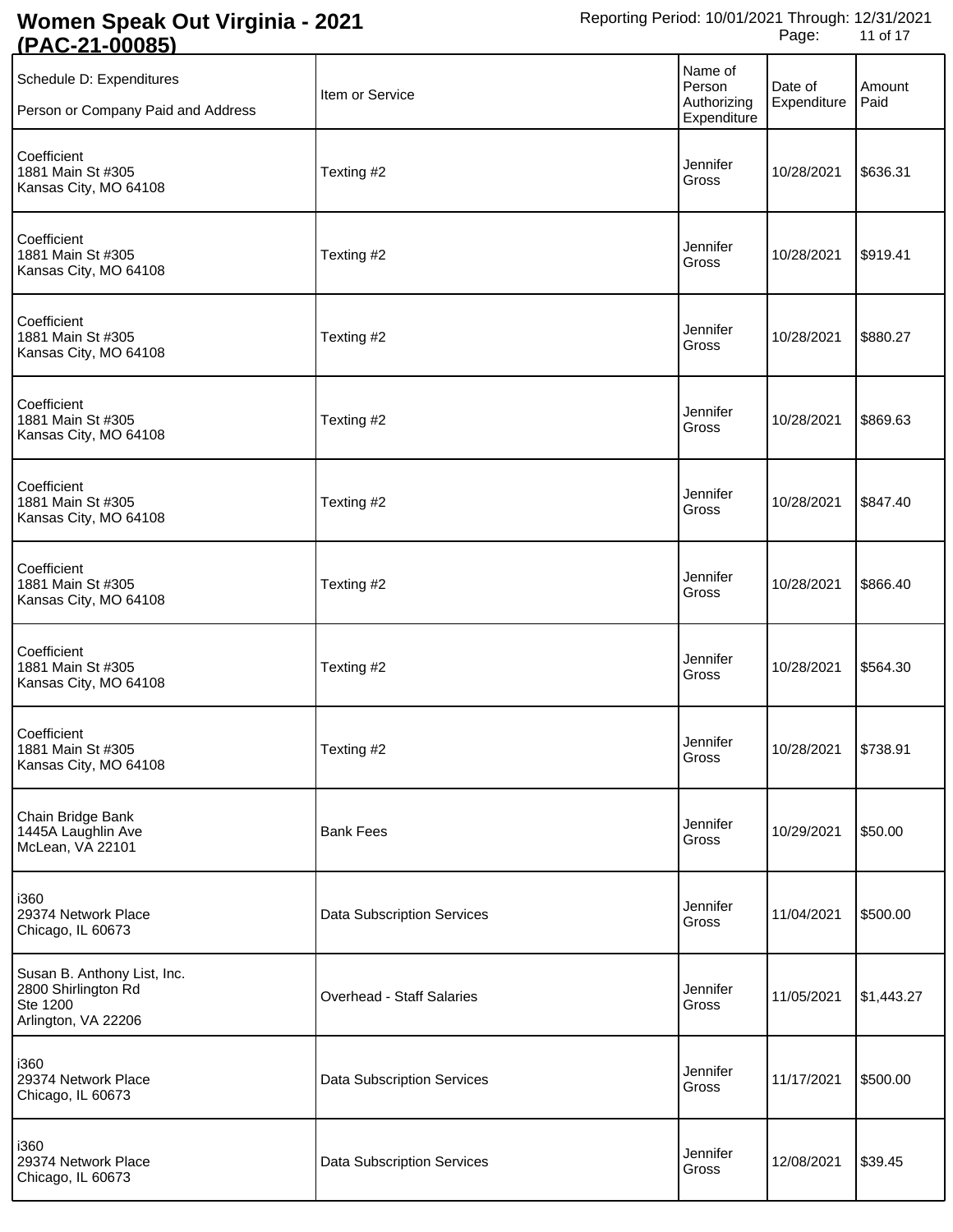| <u>IF AU-4 I-0000JI</u>                                        |                                   |                                                 |                        |                    |
|----------------------------------------------------------------|-----------------------------------|-------------------------------------------------|------------------------|--------------------|
| Schedule D: Expenditures<br>Person or Company Paid and Address | Item or Service                   | Name of<br>Person<br>Authorizing<br>Expenditure | Date of<br>Expenditure | Amount<br>Paid     |
| i360<br>29374 Network Place<br>Chicago, IL 60673               | <b>Data Subscription Services</b> | Jennifer<br>Gross                               | 12/17/2021             | \$500.00           |
| Chain Bridge Bank<br>1445A Laughlin Ave<br>McLean, VA 22101    | <b>Bank Fees</b>                  | Jennifer<br>Gross                               | 12/31/2021             | \$7.00             |
| <b>Total This Period</b>                                       |                                   |                                                 |                        | \$1,272,000.<br>00 |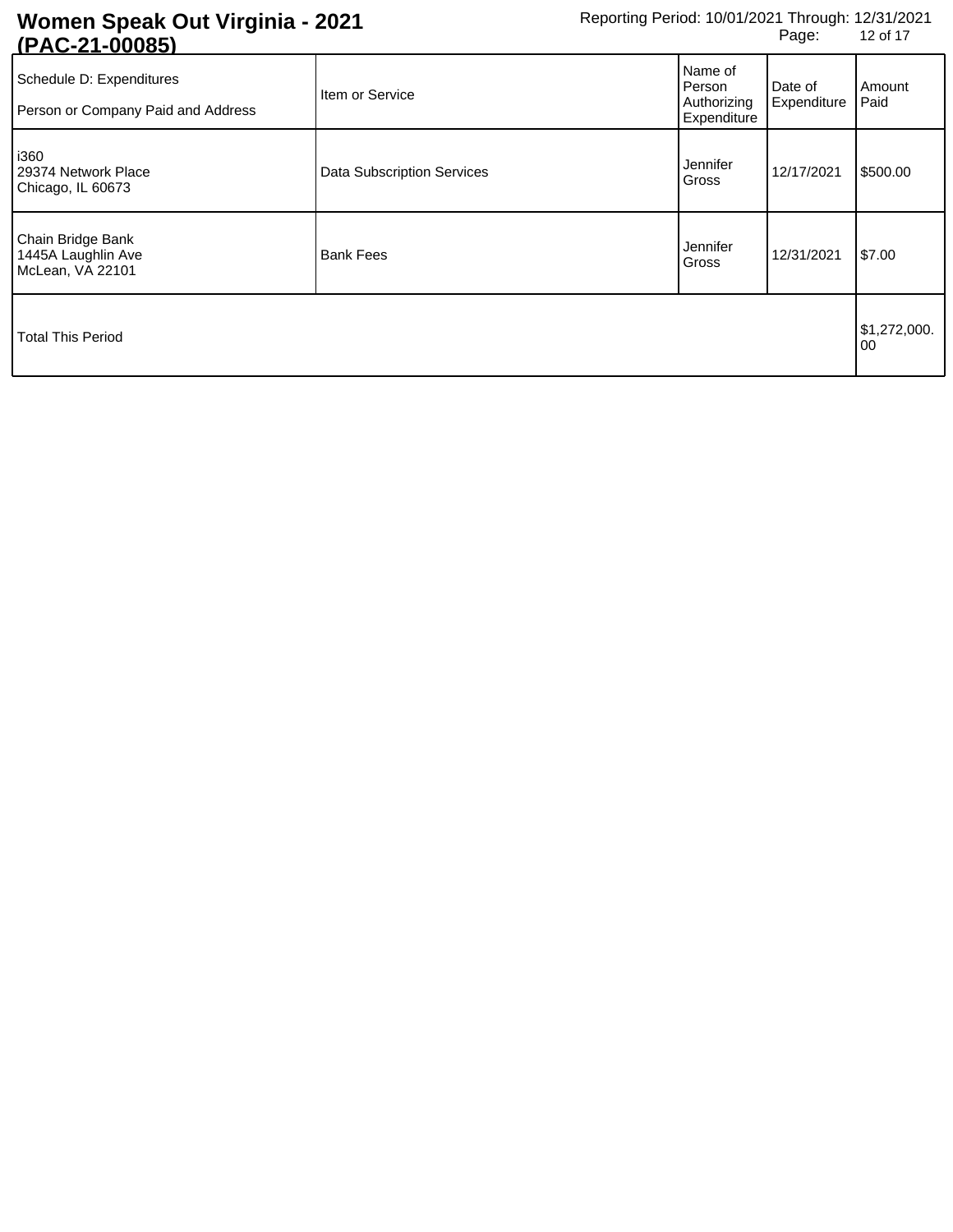|  | No Schedule E-1 results to display. |  |
|--|-------------------------------------|--|
|--|-------------------------------------|--|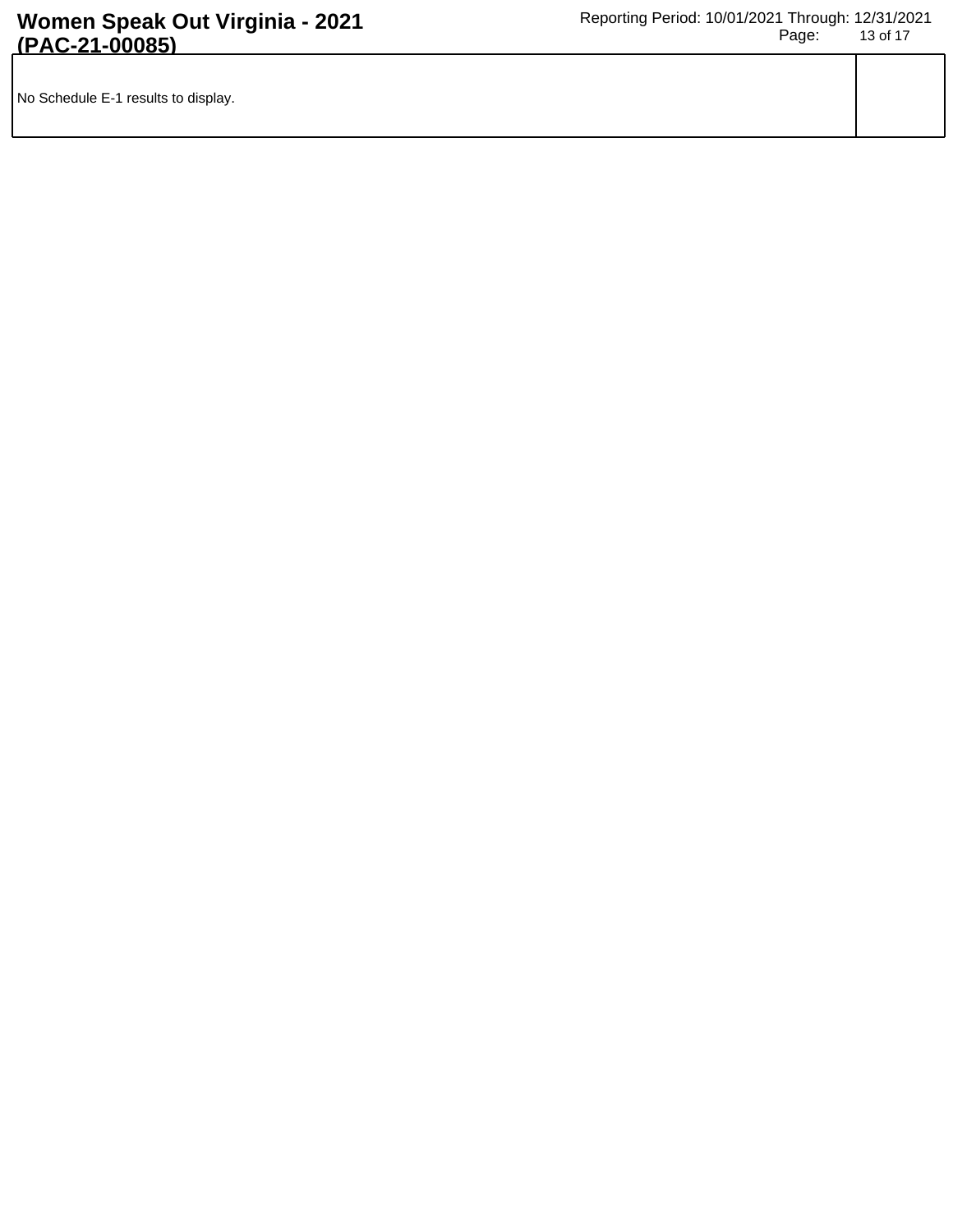| No Schedule E-2 results to display. |  |
|-------------------------------------|--|
|                                     |  |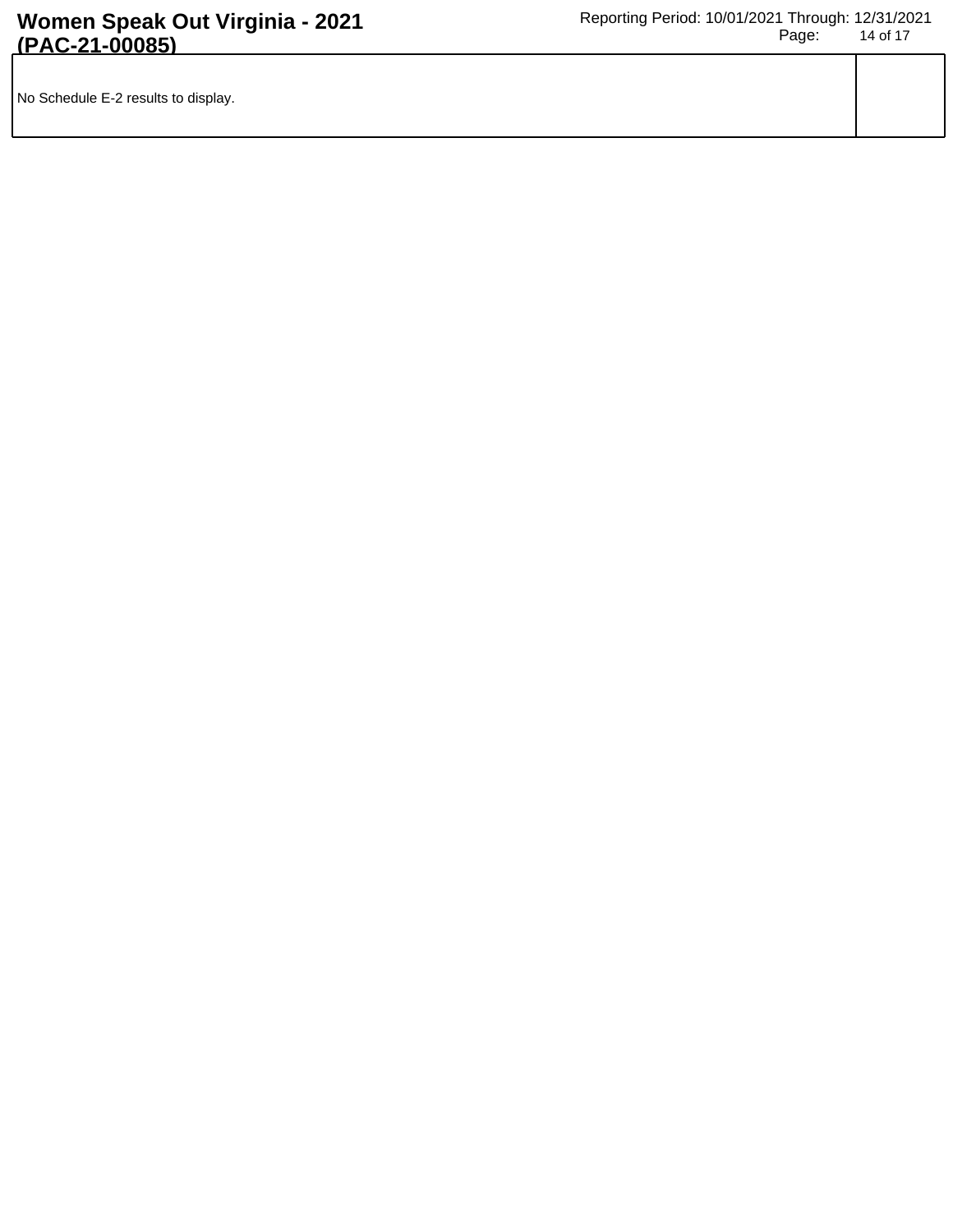No Schedule F results to display.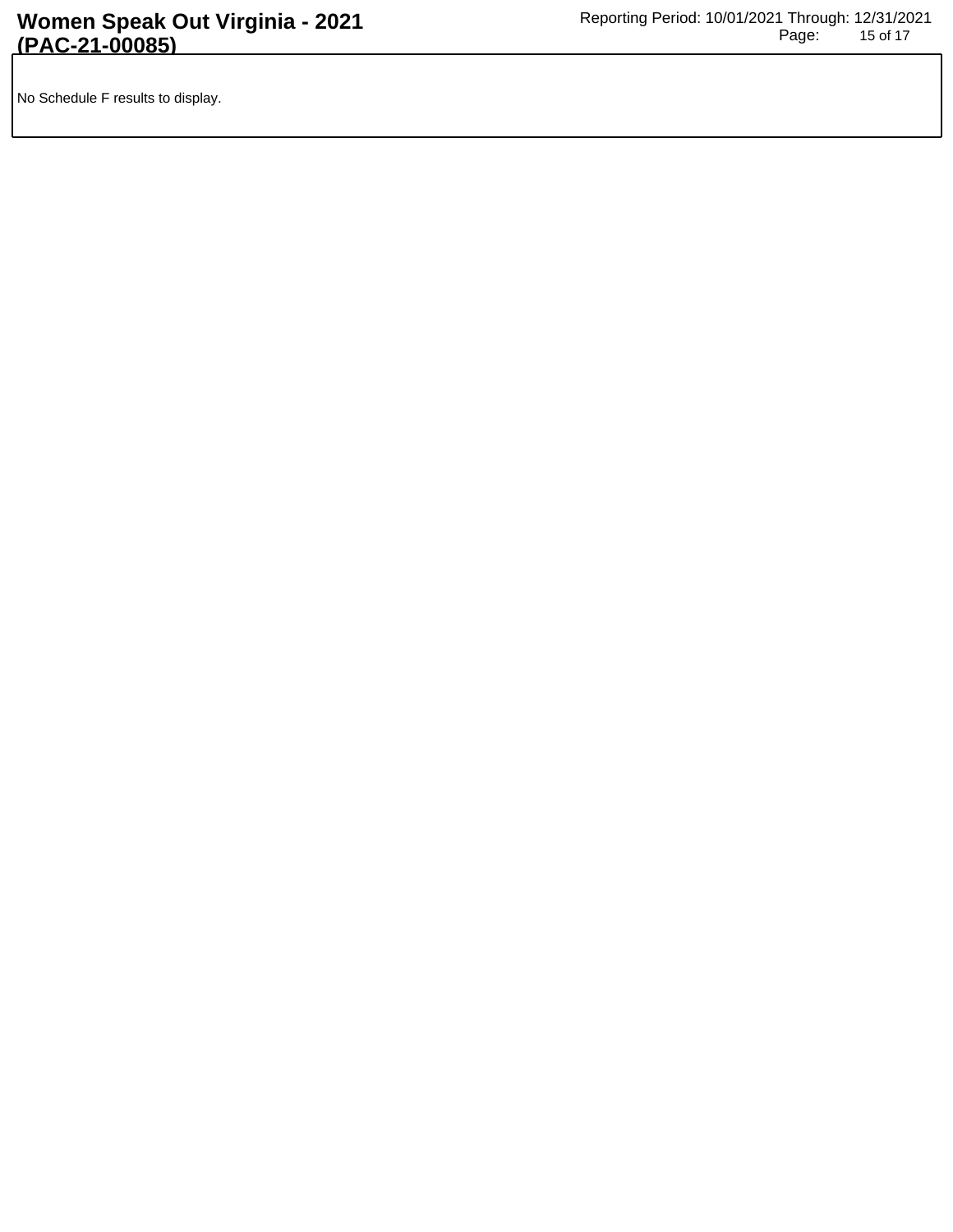| <b>Schedule G: Statement of Funds</b>                          | <b>Number of</b><br><b>Contributions</b> | Amount         |                |
|----------------------------------------------------------------|------------------------------------------|----------------|----------------|
| <b>Contributions Received This Period</b>                      |                                          |                |                |
| 1. Schedule A [Over \$100]                                     | 5                                        | \$1,272,000.00 |                |
| 2. Schedule B [Over \$100]                                     | 14                                       | \$70,000.00    |                |
| 3. Un-itemized Cash Contributions [\$100 or less]              | 0                                        | \$0.00         |                |
| 4. Un-itemized In-Kind Contributions [\$100 or less]           | 0                                        | \$0.00         |                |
| 5. Total                                                       | 19                                       |                | \$1,342,000.00 |
| <b>Bank Interest, Refunded Expenditures and Rebates</b>        |                                          |                |                |
| 6. Schedule C [also enter on Line 17b on Schedule H]           |                                          |                | \$0.00         |
| <b>Expenditures Made This Period</b>                           |                                          |                |                |
| 7. Schedule B [From line 2 Above]                              |                                          | \$70,000.00    |                |
| 8. Un-itemized In-Kind contributions [From line 4 Above]       |                                          | \$0.00         |                |
| 9. Schedule D [Expenditures]                                   |                                          | \$1,272,000.00 |                |
| 10. Total [add lines 7, 8 and 9]                               |                                          |                | \$1,342,000.00 |
| <b>Reconciliation of Loan Account</b>                          |                                          |                |                |
| 11. Beginning loan balance [from line 15 of last report]       |                                          | \$0.00         |                |
| 12. Loans received this period [from Schedule E-Part 1]        |                                          | \$0.00         |                |
| 13. Subtotal                                                   |                                          |                | \$0.00         |
| 14. Subtract: Loans repaid this period [from Schedule E-Part2] |                                          | \$0.00         |                |
| 15. Ending loan balance                                        |                                          |                | \$0.00         |